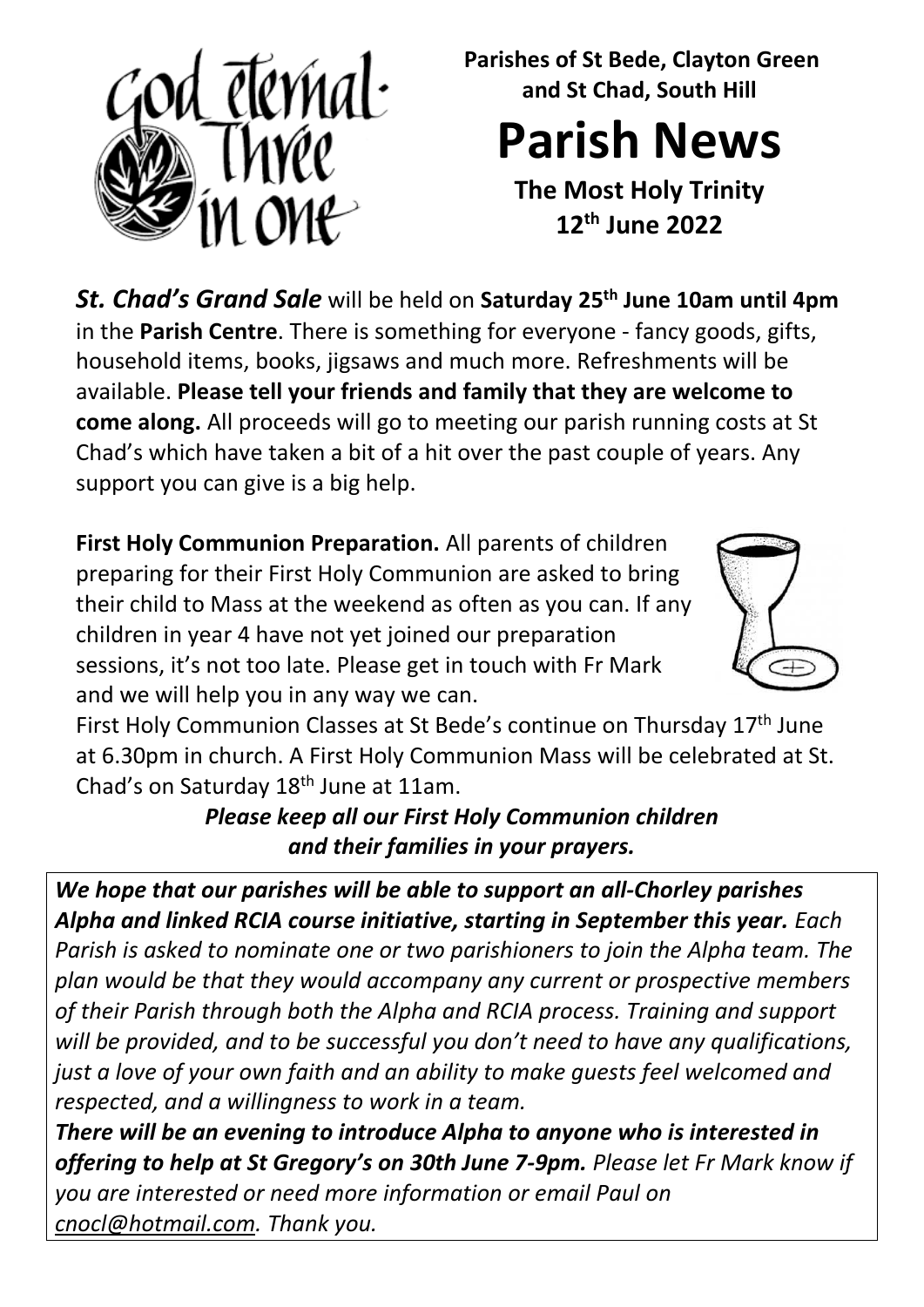**Sacrament of Confirmation:** Bishop Tom Neylon will be in Chorley on 6<sup>th</sup> and 7<sup>th</sup> July to celebrate the sacrament of Confirmation for young people in Year 8 and above. Any young people who have not yet signed up to be confirmed are asked to contact Fr Mark as there is still time for you to complete the preparation needed.

## **Next weekend we keep the annual Day of Prayer for Life.**

This year the Church invites people to think again about the value and worth of older persons in families and in society, and to make practical choices to build bridges between the generations. There will be a retiring collection at all Masses next weekend to support the work of the Church in promoting the value and dignity of all human life.

**Brownedge Christians Together Foodbank:** The volunteers and recipients thank you for all your support, for your food donations and monetary contributions. Your efforts help us to support 51 households every week. Due to an increase in demand, we are now



looking to recruit more volunteers. If you have an hour to spare and would like



to join our team, we are in need of bag packers, drivers and some secretarial support. Thank you. Tel: 07762905978 or Email: [foodbankbct@gmail.com](mailto:foodbankbct@gmail.com)  **Food left at the back of St Chad's goes to support Chorley Help the Homeless. Food left at the back of St Bede's goes to Brownedge Foodbank.** 

## **St Chad's Craft Group**

We meet **every Tuesday** from 1.30pm to 3.30pm in St Chad's Parish Centre. Everyone is welcome, no skills required. We are a self-help group from beginners to experienced crafters who pass on their skills.

**If anyone would like to volunteer to be part of our Little Church team at St Bede's** please get in touch. We currently only have three people who help so quite often we can't offer this service to our children. A few more people to help would be very welcome. Thank you.

**We are hoping to start "Little Church" again at St Chad's.** If you would like to help our children learn more about their faith, please get in touch. You will work as part of a team and will only have to help once a month. Volunteers need to have a parish DBS check so please talk to Hilary at the back of church after the 9.15am Mass to begin your application. Thank you.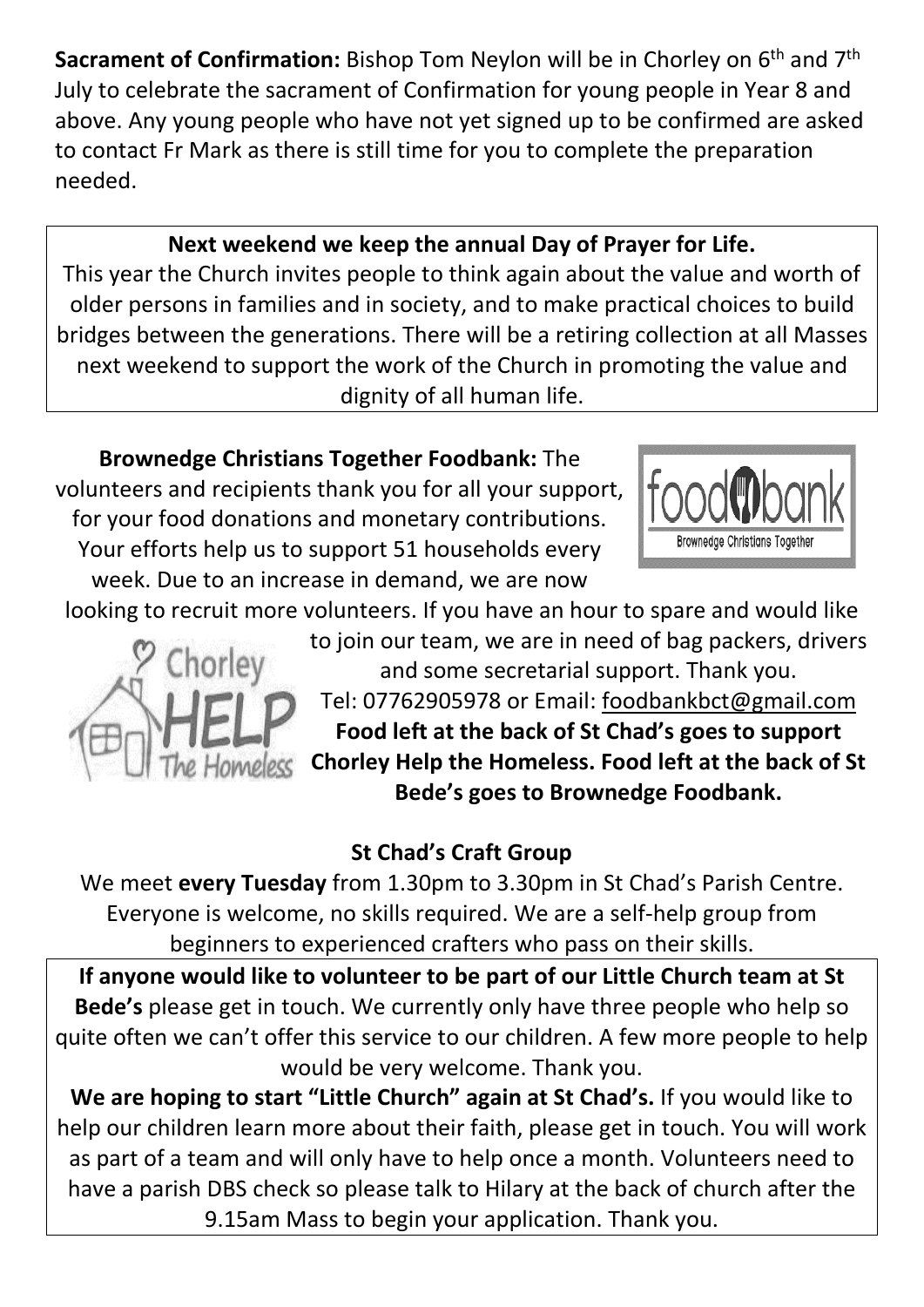## **CATECHISTS' DAY**

**Saturday 9 July at 10:00am (for a 10:30 start) – 3pm in person** St Margaret Clitherow Centre (formerly LACE), Sefton Park L17 1AA. A day of training, conversation, sharing and support on what needs to be covered in communion and reconciliation preparation, how to choose/improve your materials, and where to get them from. In addition, there should be a chance to browse through some contemporary communion preparation books and attend a workshop or two. To book please register contact Jenny at [pd@rcaol.org.uk](mailto:pd@rcaol.org.uk) (to allow for catering requirements).

**Holy Communion at Home.** If any of our parishioners are not able to attend Mass, please let us know. It may be possible to arrange for you to receive Holy Communion at home each week. Please ring Fr Mark on 01257 460154 if you would like to request Holy Communion at home.

**Gluten Free Hosts** are available at any Mass. Please let the priest know before Mass if you require a gluten free host so we can make sure enough are available.



**The Sacrament of Reconciliation** is always available in our parishes. We aren't able to use the confessionals in church yet but please let Fr Mark know and we can arrange to meet at either church for you to make your confession if you wish.

It would be great to have a few more altar servers at our weekend Masses. It is a great way to learn more about our faith and help our parish. Any children in Year 4 or older who would like to get involved are asked to speak to Fr Mark. Thank you to the young people who have already joined our servers teams. Your help is much appreciated.



# **Holy Communion whilst in hospital.**

Please contact St. Joseph's Presbytery if any of your family is admitted to Chorley Hospital 01257 262713. In Preston Hospital, please inform the chaplain on 01772 522435. In Wigan Infirmary, please inform the chaplain on 01942 822324.

**Congratulations** to Arlo Malcolmson who will be baptised at St. Chad's this weekend.